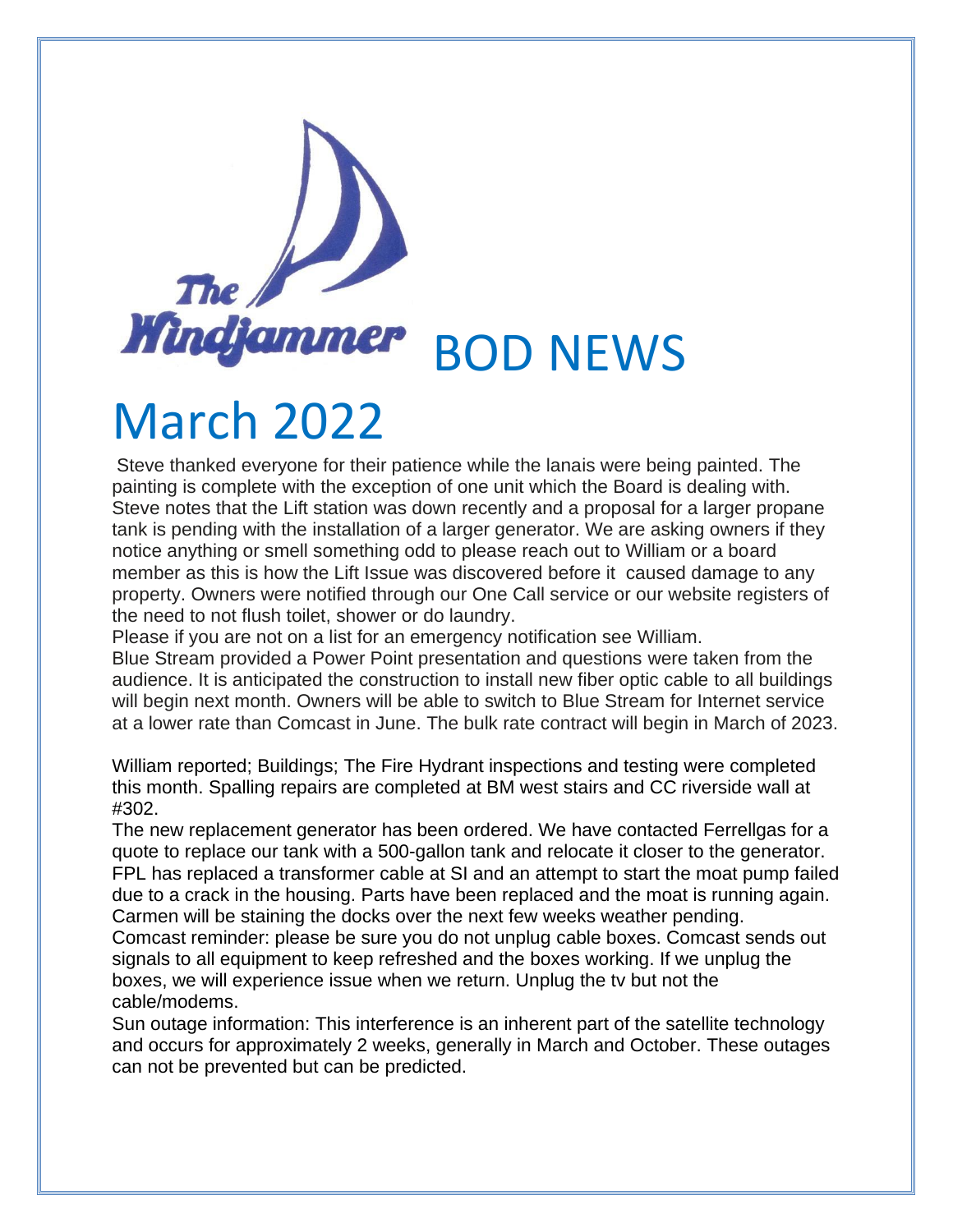The Grounds/Landscaping Committee is busy continuing to maintain and improve our landscaping. As you have seen many projects have been completed and the plan to redo the front of Windsor Park is out for a quote, planting will be done after rainy season. The committee would like to thank all owners who have made donations and Ann Marie Healy for the lovely handmade quilt to be awarded to a lucky winner at April 1<sup>st</sup> First Friday. Tickets are available for the Quilt until the 1<sup>st</sup>. These donations help the committee to supplement the Grounds/Landscaping budget in continuing the improvement and maintaince of our grounds. As an owner and on behalf of all our owners I would like to thank the Committee and the 'Windy Weeders" on maintaining/improving the grounds. The complex is looking Great thank you all!

Social Committee; April 1<sup>st</sup> Frist Friday is April 1<sup>st</sup>. Music Bingo on the 27<sup>th</sup>, more info to follow.

I have been asked to remind all that the speed limit in the complex is 15mph. We have had recent complaints of near accidents especially on the bend in front of WP. Also, folks are not stopping at the stop sign leaving the north side at the entrance. Folks pulling in have encounter cars driving through the stop sign.

## **"Owner Reminders":**

Owners renting their units should have the tenant sign up for One Call. Also, if your tenant has one vehicle as per our rules it must fit in your deeded parking space. As a buyer, a renter is required to read our Rules and Regulations and sign that they have done so.

Family and Resident guest's names need to be summitted prior to their arrival to the office as per our Rules and Regulations.

As owners get ready to head north be sure your water is off, AC has had a maintenance check and the office has a key for your unit. Cars left on property must be in your deeded space and a key left in case it needs to be moved.

No flower pots should be behind your Lanai or on the catwalk.

We still have work being done without Contractor sign in forms being filled out or remodel plans summitted to the BOD. If you have questions check with William. A list of projects that require a permit is in your Rules and Regulations. If you don't have the updates version of September 16, 2020 it is on our website.

As a reminder the minutes of the Board Meetings are on our website.

Building coordinators please post in the Laundry Room.

Mary Lou and the BOD